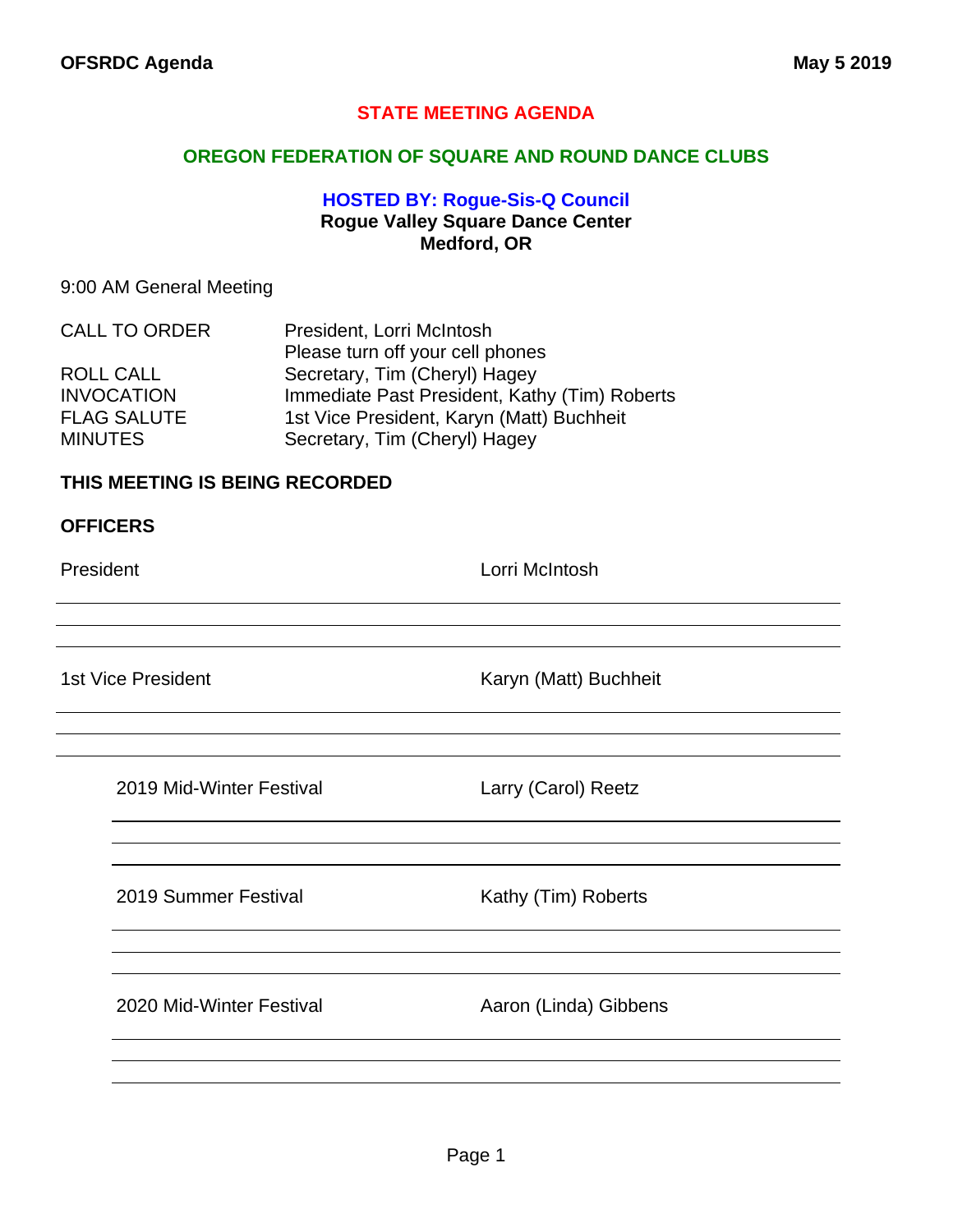|           | <b>Oregon Federation News</b> | Tim (Kathy) Roberts  |
|-----------|-------------------------------|----------------------|
|           |                               |                      |
|           | 2nd Vice President            | Gary (Joyce) Clark   |
| Secretary |                               | Tim (Cheryl) Hagey   |
| Treasurer |                               | Lane (Marie) Clem    |
|           | Membership                    | Patty (Dave) Cooper  |
|           | Insurance                     | Marilyn (Ron) Schmit |
|           | <b>Past President</b>         | Kathy (Tim) Roberts  |
|           | <b>APPOINTED OFFICERS</b>     |                      |
|           | Parliamentatian               | Tim (Kathy) Roberts  |
|           | <b>Education/Publicity</b>    | Kathy (Tim) Roberts  |
|           |                               |                      |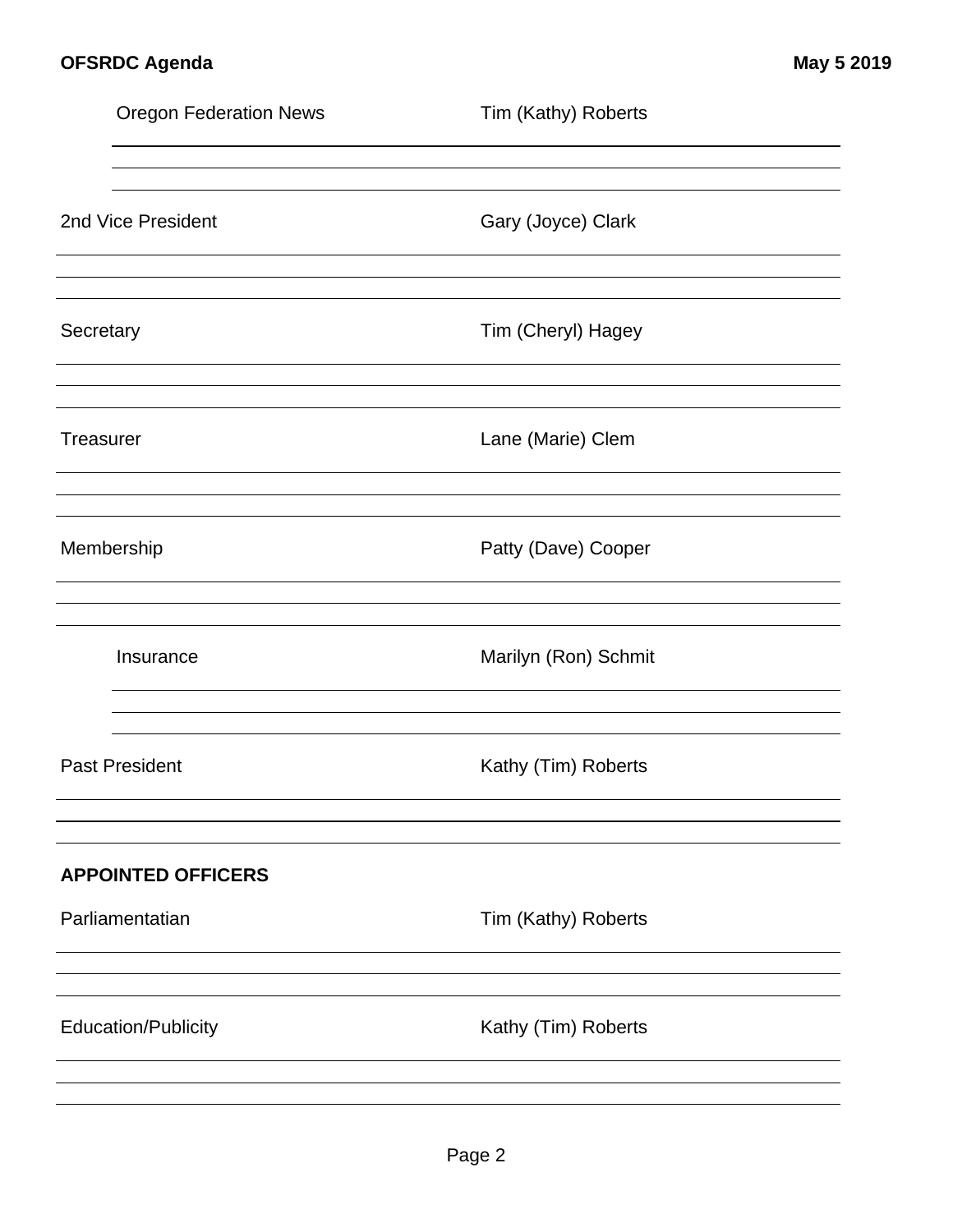| Historian                   | Marilyn (Ron) Schmit  |
|-----------------------------|-----------------------|
| <b>COMMITTEE CHAIRS</b>     |                       |
| <b>BMI/ASCAP</b>            | <b>Ralph Lambert</b>  |
| <b>Youth Activities</b>     | Karyn (Matt) Buchheit |
| <b>ORDTA</b>                | Tami Helms (Tim Keck) |
| <b>Round Dance Sreening</b> | Tami Helms (Tim Keck) |
| <b>Caller Liaison</b>       | Janienne Alexander    |
| Webmaster                   | Tim (Kathy) Roberts   |
| <b>State Fair</b>           | Marilyn (Ron) Schmit  |
| <b>Background Check</b>     | Tim (Kathy) Roberts   |
|                             |                       |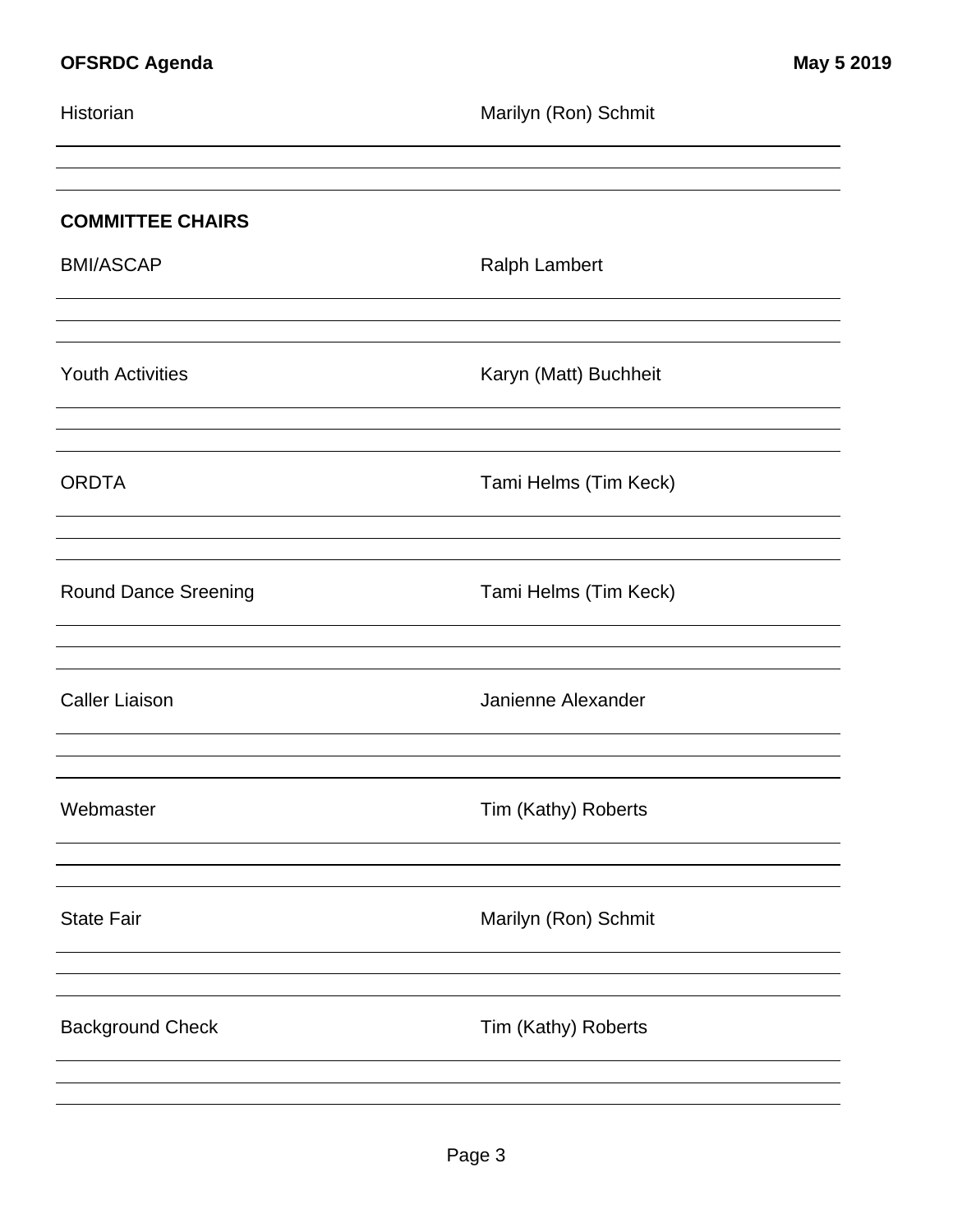<u> 1980 - Johann Barbara, martxa a</u>

Delegate Meeting **Contains a Container Container Container** Roberta (Phil) Claudson

| <b>OLD BUSINESS</b>           |                                                                                |  |  |  |
|-------------------------------|--------------------------------------------------------------------------------|--|--|--|
| Α.                            | Tabled motion to amend constitution to accept line dance clubs for membership. |  |  |  |
| В.                            | Announce results of election                                                   |  |  |  |
| C.                            |                                                                                |  |  |  |
| <b>RECESS</b>                 |                                                                                |  |  |  |
| <b>NEW BUSINESS</b>           |                                                                                |  |  |  |
| Α.                            |                                                                                |  |  |  |
| <b>DELEGATES</b>              |                                                                                |  |  |  |
| <b>Blue Mountains Council</b> | David (Sally) Stutzman                                                         |  |  |  |
|                               |                                                                                |  |  |  |
| <b>Central Oregon Council</b> | <b>Kippen Parret</b>                                                           |  |  |  |
|                               |                                                                                |  |  |  |
| <b>Emerald Empire Council</b> | Zola (Ray) Jones                                                               |  |  |  |
|                               |                                                                                |  |  |  |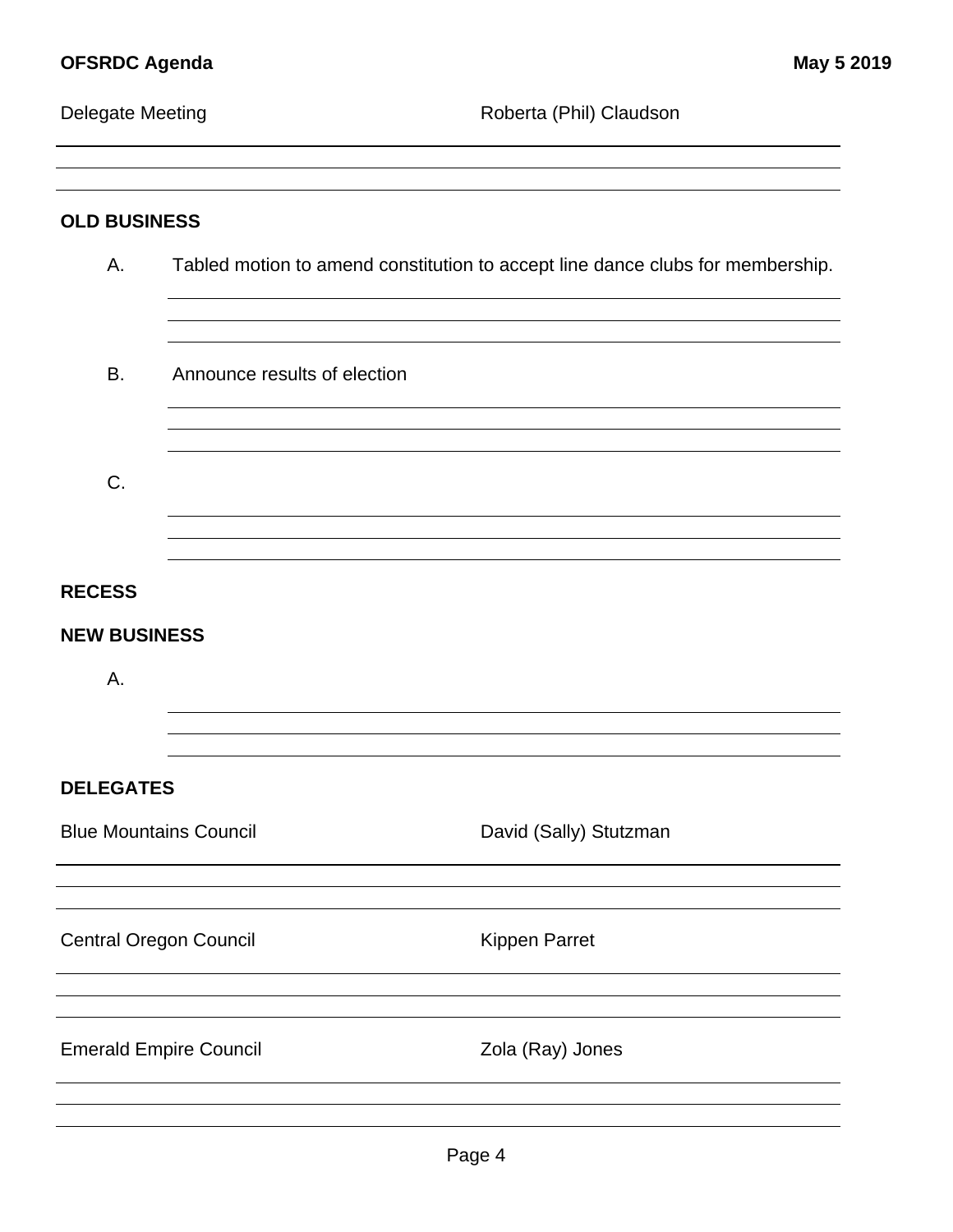# **OFSRDC Agenda May 5 2019**

| Interstate Highlanders             | Cece (Sarge) Glidewell  |  |  |  |
|------------------------------------|-------------------------|--|--|--|
|                                    |                         |  |  |  |
| Mid-Willamette Area                | Julia Buchheit          |  |  |  |
|                                    |                         |  |  |  |
| <b>Portland Area Council</b>       | <b>Betty Chipps</b>     |  |  |  |
|                                    |                         |  |  |  |
| Rogue-Sis-Q Council                | Roberta (Phil) Claudson |  |  |  |
|                                    |                         |  |  |  |
| <b>South Coast Council</b>         | Pat (Cherie) Cox        |  |  |  |
|                                    |                         |  |  |  |
| <b>Tualatin Valley Council</b>     | Mary Schneider          |  |  |  |
|                                    |                         |  |  |  |
| Umpqua Area Council                | Frank (Rita) Schuchard  |  |  |  |
|                                    |                         |  |  |  |
| <b>ACTIVE GOODWILL AMBASSADORS</b> |                         |  |  |  |
| Dale & Kathy Worthington           |                         |  |  |  |
|                                    |                         |  |  |  |
| Lee & Barbi Ashwill                |                         |  |  |  |
|                                    |                         |  |  |  |
|                                    |                         |  |  |  |